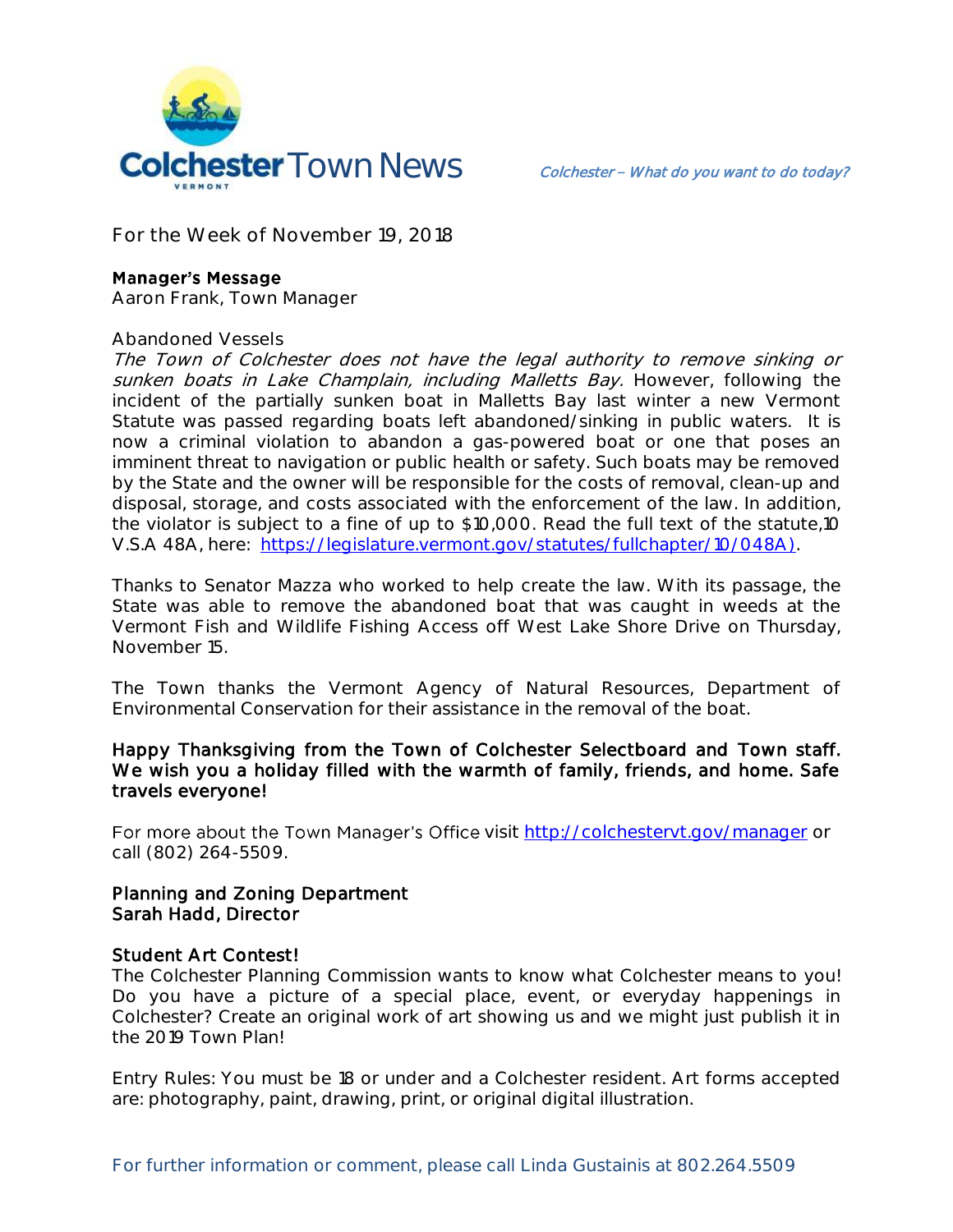

Submissions: Accepted at [https://tinyurl.com/mycolchester](https://t.frontporchforum.com/l/a4c245d145deb379666922f523b7924ce11cf2af/a0cd6c0c9918c5a50d82c95ae3d8b3a5987c40aa@t.frontporchforum.com/-/tinyurl.com/mycolchester) or at the Colchester Planning & Zoning Office, 781 Blakely Road, until December 14th at 4:30PM. Judging and Winners: A panel of judges will review all entries for originality, interpretation of the theme, and skill. Top artists in the 0-6, 7-12, and 13-18 categories will receive \$50 gift cards. Winning works will be published in the 2019 Town Plan and winners presented with a certificate of merit from the Colchester Planning Commission. Questions? Email [shadd@colchestervt.gov](mailto:shadd@colchestervt.gov) or call 264-5602 The 2019 Town Plan can be found at tinyurl.com/2019TownPlan.

The Development Review Board met on November  $14<sup>th</sup>$  and approved a final plat application of Peck Investment Properties, LLC to add four units to an existing 12-unit residential complex for a total of 16 residential units at 961 Mill Pond Road, tax map 8, parcel 3-1. The Board also heard a sketch plan application from SH2 LLC and Vermont Information Processing for a 150 space automobile parking lot at 41 Water Tower Circle, Tax Map 3, Parcel 181 to serve an existing business known as Vermont Information Processing located at 402 Water Tower Circle.

For more visit<http://colchestervt.gov/planningz> or call (802) 264-5600.

# Department of Public Works Bryan Osborne, Director

- Ground survey for the Malletts Bay Sewer Project has been completed and the design has been sufficiently advanced to allow updating of the project cost estimates. A presentation of the Project will be given at a special Selectboard meeting for residents of properties within the project area on November 27, 2018 at 6:30 PM at the Colchester High School in the Performing Arts Center.
- Have met with Secretary Moore to explore additional funding opportunities for the Malletts Bay Sewer Project. Proposed and outlined three different options for her consideration and expect a response in the next week.
- The Technical Advisory Committee, (TAC) of the CCRPC has approved the inclusion of the Bayside Intersection upgrade in the Transportation Improvement Plan (TIP). This is the next procedural step in advancing the design of the intersection upgrade.
- Awarded a contract for a Town-wide condition assessment of the Town's stormwater system. The work is underway and about 30% complete at this time. We expect the work to be completed either his fall or in the spring of 2019. This project is being done through the Stormwater Utility with 80% grant funding.
- The replacement of the HVAC systems at the Library is underway. The project is expected to be completed this month.
- **The Capital Paving Program is now substantially complete.**
- We have awarded a contract for Resident Engineering services for the West Lakeshore Drive Multi-Use path project. The bid opening for construction is set for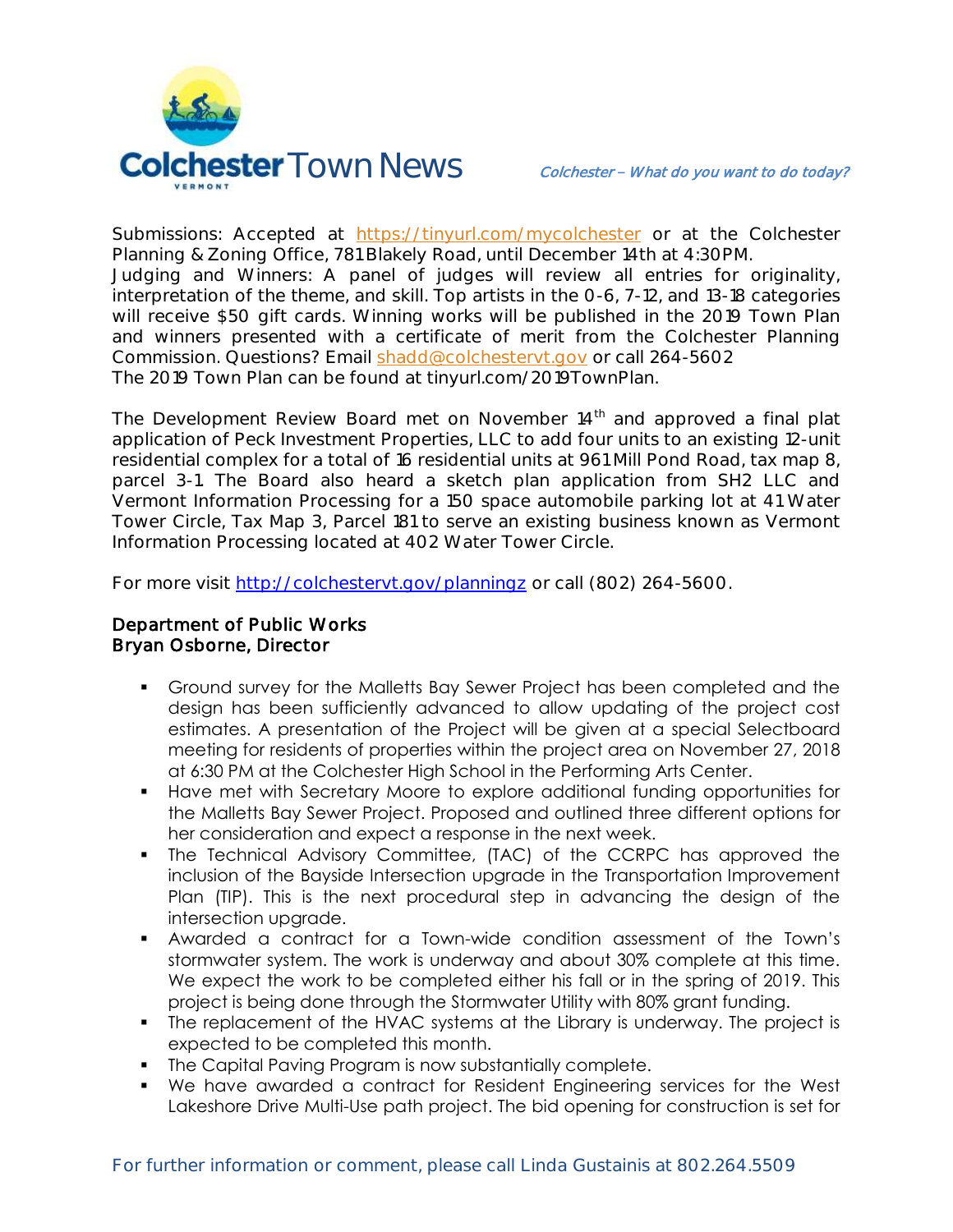

November 15, 2018. This year's work will be limited to tree removal. The remainder of the work will be completed next summer with a projected completion date of late August.

- We are continuing to advance the design for the reconstruction of the Prim and West Lakeshore Drive Intersection project.
- We have awarded a design contract for stormwater improvements to Shore Acres and the surrounding area. The project is being done through the Stormwater Utility and funded with a \$350,000 grant.
- A consultant has been selected for the development of a phosphorus control plan as required under the recently released MS4 Stormwater Permit. The development of this plan is being funded with a \$50,000 grant.
- Continuing the design for the replacement of large drainage culverts that have failed under Hercules Drive. This project will be done under the Stormwater Utility.
- From the recent vote, the School district now has the authority to convey the necessary land to the Town to allow the Blakely Road and Laker Lane intersection project to proceed next summer.

For more about Public Works visit<http://colchestervt.gov/publicworks> or call (802) 264-5620.

**Upcoming Town Meetings:** 

- Planning Commission: 1st & 3rd Tuesday of the month, 7:00pm: December meetings: 12/4 and 12/18
- Development Review Board: 1st Wednesday of the month, 7:00pm. Next meeting: 12/12.
- **Recreation Advisory Board:** 2nd Wednesday of the month, 7:00am, Champlain Room, 2nd floor. Next meeting: 12/12
- **Conservation Commission:** 3rd Monday of the month, 7:00pm, at the Bayside Activity Center or per agenda. Next meeting: 12/17
- Selectboard: 2nd & 4th Tuesdays of the month, 6:30pm. Tuesday, November 27: Special meeting at Colchester High School in the Performing Arts Center at 6:30 PM with update on the Malletts Bay Sewer Project. Next regular meeting: 12/11
- **Upcoming Annual Selectboard Budget Meetings:** 
	- Tuesday, December 4, 2018 6:00-7:30 p.m. Selectboard Work Session with Administration - Champlain Room, 2nd floor

(All meetings take place at the Colchester Town Offices, 781 Blakely Road, in the Outer Bay Conference Room on the 3<sup>rd</sup> floor unless otherwise noted.)

**Upcoming events:** 

 Dinner with Santa: 12/14, 6:15 7:15pm at Colchester Middle School. Due to limited seating you must pre-register. \$10 adults, \$5 children, 2 & under free.